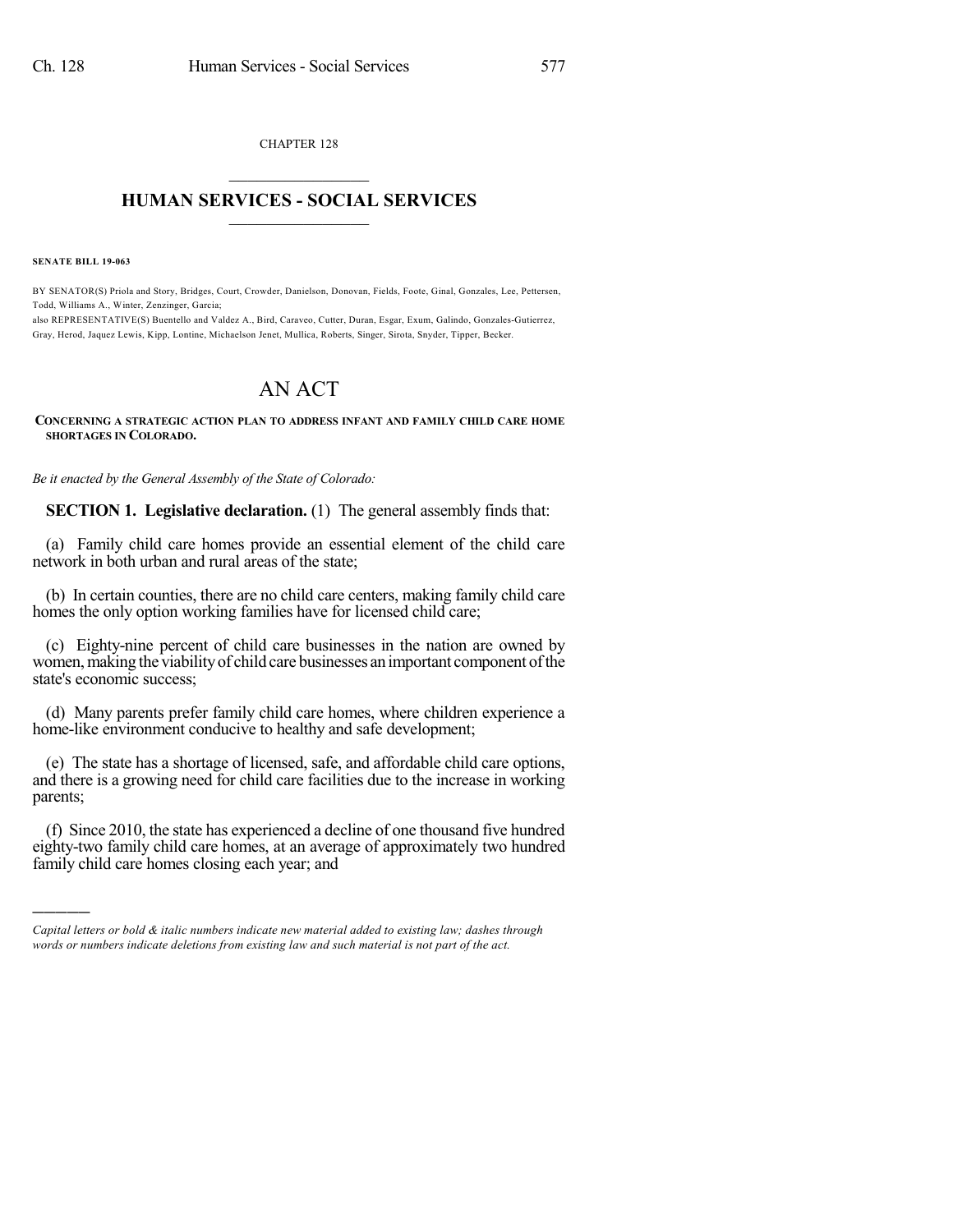(g) Because infant child care is more often provided in family child care homes than in child care centers, the decline offamilychild care homes hasresulted in over seven thousand three hundred fewer infant slots in the state in 2018 than in 2010.

(2) The general assembly declares, therefore, that it is necessary that the state department, in consultation with the early childhood leadership commission, study the decline of family child care homes and available infant child care in the state to identify the reasons for these shortages and to recommend strategies for improving the recruitment and retention of family child care homes and available infant child care throughout the state.

**SECTION 2.** In Colorado Revised Statutes, **add** part 2 to article 6.2 of title 26 as follows:

## PART 2 INFANT AND FAMILY CHILD CARE STRATEGIC ACTION PLAN

**26-6.2-201. Family child care homes strategic action plan - creation definitions.** (1) THE STATE DEPARTMENT AND THE COMMISSION SHALL CREATE A STRATEGIC ACTION PLAN TO ADDRESS THE DECLINE OF FAMILY CHILD CARE HOMES AND AVAILABLE INFANT CHILD CARE THROUGHOUT THE STATE.

(2) AS USED IN THIS PART 2, UNLESS THE CONTEXT OTHERWISE REQUIRES:

(a) "CHILD CARE CENTER" HAS THE SAME MEANING AS SET FORTH IN SECTION  $26-6-102(5)$ .

(b) "EXEMPT FAMILY CHILD CARE HOME PROVIDER" HAS THE SAME MEANING AS SET FORTH IN SECTION 26-6-102 (12).

(c) "FAMILY CHILD CARE HOME" HAS THE SAME MEANING AS SET FORTH IN SECTION 26-6-102 (13).

**26-6.2-202. Strategic action plan - requirements.** (1) THE STRATEGIC ACTION PLAN CREATED IN SECTION 26-6.2-201 MUST INCLUDE, AT A MINIMUM:

(a) STATE-SPECIFIC RESEARCH CONCERNING THE LACK OF LICENSED FAMILY CHILD CARE HOMES, EXEMPT FAMILY CHILD CARE HOME PROVIDERS, AND AVAILABLE LICENSED INFANT CHILD CARE AND THE EFFECT IT HAS ON FAMILIES AND INFANTS;

(b) OBSTACLES TO OBTAINING AND RETAINING A FAMILY CHILD CARE HOME LICENSE AND RECOMMENDED STRATEGIES TO REDUCE THESE OBSTACLES;

(c) RESEARCH REGARDING THE REASONS WHY PROVIDERS STOP OPERATING LICENSED FAMILY CHILD CARE HOMES AND RECOMMENDED STRATEGIES TO ADDRESS THESE REASONS;

(d) RESEARCH REGARDING THE REASONS WHY LICENSED FAMILY CHILD CARE HOMES AND LICENSED CHILD CARE CENTERS DO NOT PROVIDE INFANT CHILD CARE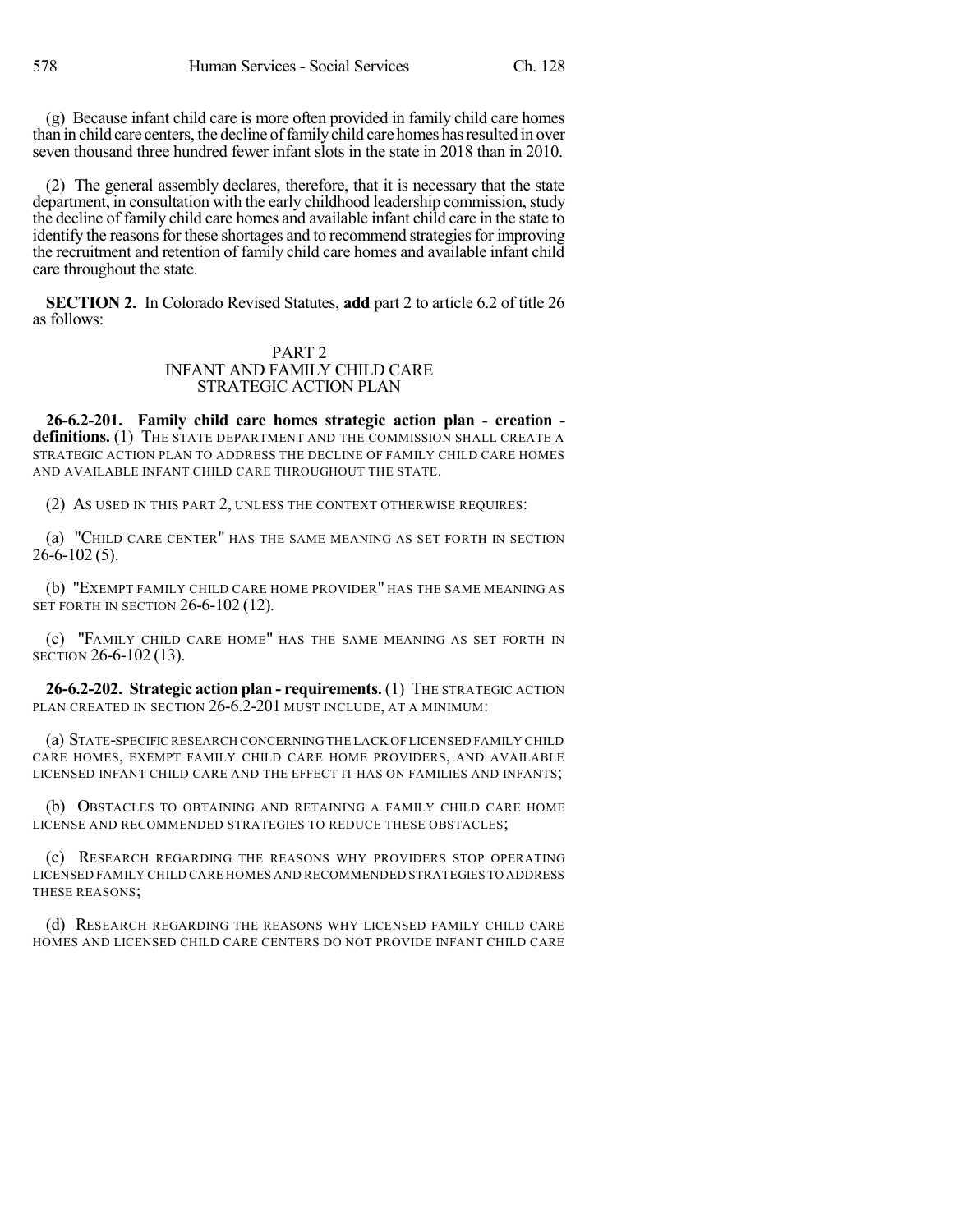AND RECOMMENDED STRATEGIES TO ADDRESS THESE REASONS;

(e) INFORMATION CONCERNING STATE AND LOCAL BUILDING, ZONING, LAND USE, BUSINESS LICENSING, AND PROPERTY TAX LAWS OR POLICIES THAT CREATE POSITIVE OR NEGATIVE CONDITIONS FOR OPERATING LICENSED FAMILY CHILD CARE HOMES OR PROVIDING INFANT CHILD CARE, AND RECOMMENDED LAWS OR POLICIES FOR STATE AND LOCAL JURISDICTIONS THAT WOULD IMPROVE CONDITIONS FOR OPERATING LICENSED FAMILY CHILD CARE HOMES OR PROVIDING INFANT CHILD CARE;

(f) THE EXTENT TO WHICH STATE CHILD CARE LICENSING REQUIREMENTS, INCLUDING EXEMPTIONS FROM LICENSING AND EXEMPT FAMILY CHILD CARE HOME PROVIDERS, QUALITY IMPROVEMENT INITIATIVES, AND THE COLORADO CHILD CARE ASSISTANCE PROGRAM PROVIDE HEALTHY, SAFE, AND HIGH-QUALITY LICENSED CHILD CARE FACILITIES WHILE ALSO PROMOTING AVAILABLE AND AFFORDABLE FAMILY CHILD CARE HOMES AND INFANT CHILD CARE;

(g) THE EXTENT TO WHICH PUBLIC INVESTMENTS IN CHILD CARE CREATE ADEQUATE INCENTIVES FOR OPERATING LICENSED FAMILY CHILD CARE HOMES OR PROVIDING INFANT CHILD CARE;

(h) A LIST OF AVAILABLE FINANCIAL RESOURCES AND GAPS IN AVAILABLE RESOURCES,TRAINING,AND TECHNICAL ASSISTANCE THAT WOULD ASSIST POTENTIAL FAMILY CHILD CARE HOME PROVIDERS IN BECOMING LICENSED AND STAYING IN BUSINESS;

(i) AN EXAMINATION OF AVAILABLE FINANCIAL RESOURCES, TRAINING, AND TECHNICAL ASSISTANCE THAT MAY BE AVAILABLE TO ASSIST POTENTIAL FAMILY CHILD CARE HOME PROVIDERS IN BECOMING LICENSED AND STAYING IN BUSINESS;

(j) THE ANTICIPATED COSTS ASSOCIATED WITH IMPLEMENTING THE RECOMMENDATIONS IN THE STRATEGIC ACTION PLAN; AND

(k) RECOMMENDATIONS THAT DO NOT REQUIRE ADDITIONAL RESOURCES.

(2) THE STATE DEPARTMENT, IN PREPARING THE STRATEGIC ACTION PLAN, MUST CONSULT WITH, TO THE EXTENT PRACTICABLE:

(a) FAMILY CHILD CARE HOME PROVIDERS AND ORGANIZATIONS REPRESENTING THEM;

(b) CHILD CARE CENTERS AND ORGANIZATIONS REPRESENTING THEM;

(c) EARLY CHILDHOOD EDUCATORS AND ORGANIZATIONS REPRESENTING THEM;

(d) COUNTY DEPARTMENTS OF HUMAN OR SOCIAL SERVICES;

(e) COUNTIES AND MUNICIPALITIES;

(f) BUILDING, PLANNING, AND ZONING PROFESSIONALS AND ORGANIZATIONS REPRESENTING THEM;